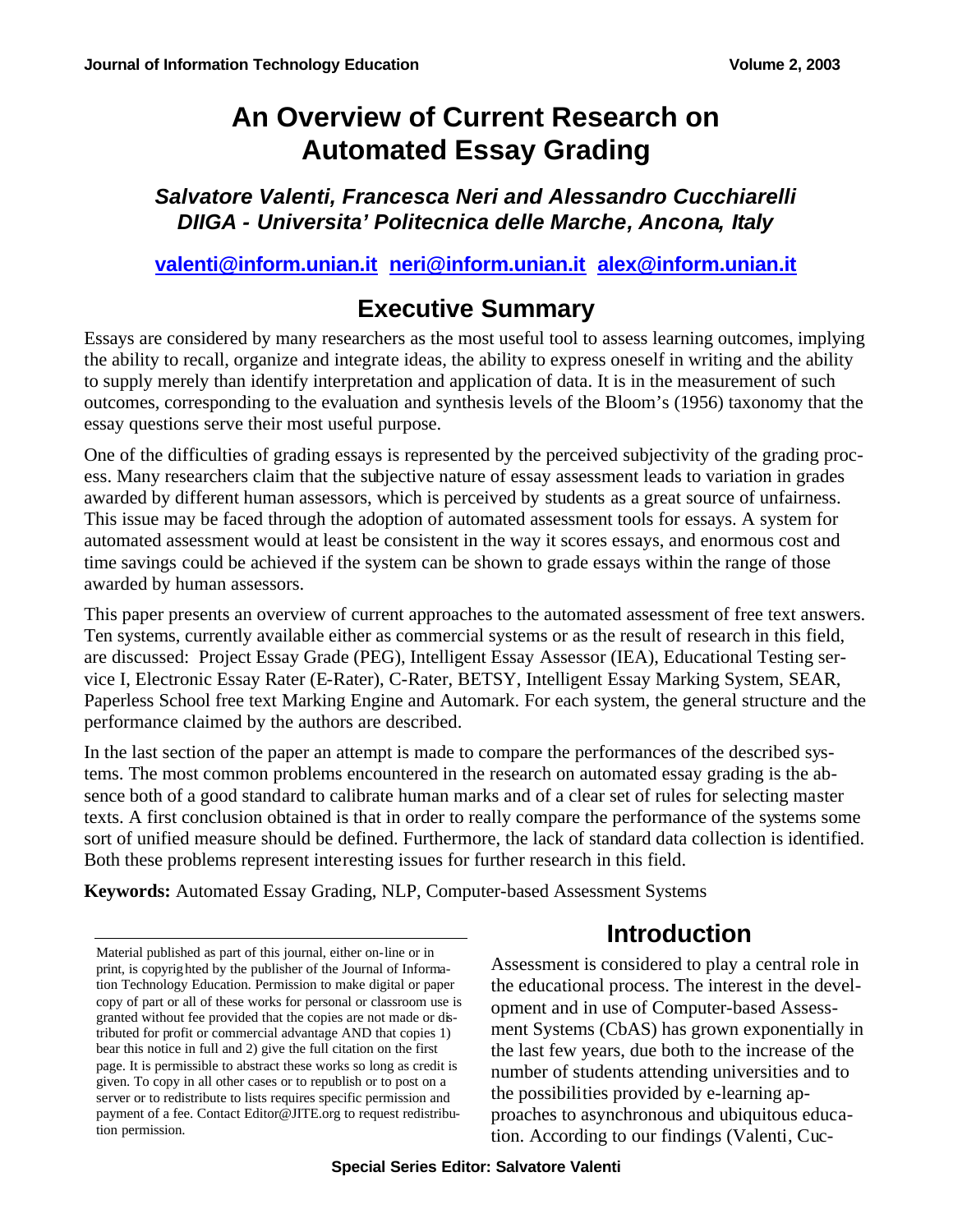chiarelli, & Panti., 2002) more than forty commercial CbAS are currently available on the market. Most of those tools are based on the use of the so-called objective-type questions: i.e. multiple choice, multiple answer, short answer, selection/association, hot spot and visual identification (Valenti et al., 2000). Most researchers in this field agree on the thesis that some aspects of complex achievement are difficult to measure using objective-type questions. Learning outcomes implying the ability to recall, organize and integrate ideas, the ability to express oneself in writing and the ability to supply merely than identify interpretation and application of data, require less structuring of response than that imposed by objective test items (Gronlund, 1985). It is in the measurement of such outcomes, corresponding to the higher levels of the Bloom's (1956) taxonomy (namely evaluation and synthesis) that the essay question serves its most useful purpose.

One of the difficulties of grading essays is the subjectivity, or at least the perceived subjectivity, of the grading process. Many researchers claim that the subjective nature of essay assessment leads to variation in grades awarded by different human assessors, which is perceived by students as a great source of unfairness. Furthermore essay grading is a time consuming activity. According to Mason (2002), about 30% of teachers' time in Great Britain is devoted to marking. "So, if we want to free up that 30% (worth 3 billion UK Pounds/year to the taxpayer by the way) then we must find an effective way, that teacher will trust, to mark essays and short text responses."

This issue may be faced through the adoption of automated assessment tools for essays. A system for automated assessment would at least be consistent in the way it scores essays, and enormous cost and time savings could be achieved if the system can be shown to grade essays within the range of those awarded by human assessor. Furthermore, according to Hearst (2000) using computers to increase our understanding of the textual features and cognitive skills involved in the creation and in the comprehension of written texts, will provide a number of benefits to the educational community. In fact "it will help us develop more effective instructional materials for improving reading, writing and other communication abilities. It will also help us develop more effective technologies such as search engines and question answering systems for providing universal access to electronic information."

Purpose of this paper is to present a survey of current approaches to the automated assessment of free text answers. Thus, in the next section, the following systems will be discussed: Project Essay Grade (PEG), Intelligent Essay Assessor (IEA), Educational Testing service I, Electronic Essay Rater (E-Rater), C-Rater, BETSY, Intelligent Essay Marking System, SEAR, Paperless School free text Marking Engine and Automark. All these systems are currently available either as commercial systems or as the result of research in this field. For each system, the general structure and the performance claimed by the authors are presented.

In the last section, we will try to compare these systems and to identify issues that may foster the research in the field.

# **Current Tools for Automated Essay Grading**

#### *Project Essay Grade (PEG)*

PEG is one of the earliest and longest-lived implementations of automated essay grading. It was developed by Page and others (Hearst, 2000; Page, 1994, 1996) and primarily relies on style analysis of surface linguistic features of a block of text. Thus, an essay is predominantly graded on the basis of writing quality, taking no account of content. The design approach for PEG is based on the concept of "*proxes"*, i.e. computer approximations or measures of *trins*, in*trins*ic variables of interest within the essay (what a human grader would look for but the computer can't directly measure) to simulate human rater grading. *Proxes* include: essay length (as the amount of words) to represent the trin of fluency; counts of prepositions, relative pronouns and other parts of speech, as an indicator of complexity of sentence structure;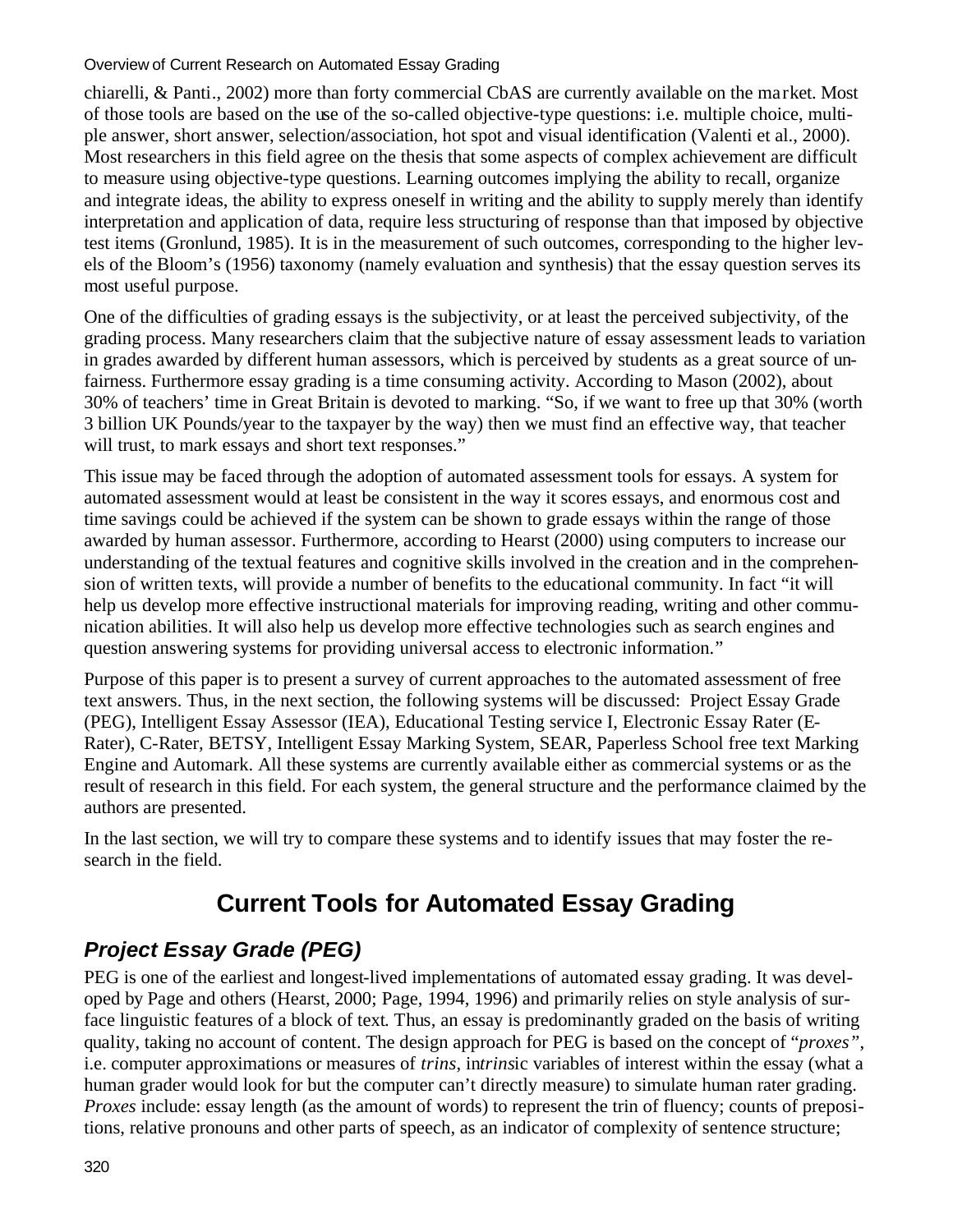variation in word length to indicate diction (because less common words are often longer). Proxes are calculated from a set of training essays and are then transformed and used in a standard multiple regression along with the given human grades for the training essay to calculate the regression coefficients. These regression coefficients represent the best approximation to human grades when obtained according to proxes. Then, they are used with the proxes obtained from unmarked essays to produce expected grades. PEG purely relies on a statistical approach based on the assumption that the quality of essays is reflected by the measurable proxes. No Natural Language Processing (NLP) technique is used and lexical content is not taken in account. PEG also requires training, in the form of assessing a number of previously manually marked essays for proxes, in order to evaluate the regression coefficients, which in turn enables the marking of new essays.

PERFORMANCE: Page's latest experiments achieved results reaching a multiple regression correlation as high as 0.87 with human graders.

#### *Intelligent Essay Assessor (IEA)*

IEA was developed in the late nineties (Hearst, 2000; Jerrams-Smith, Soh, & Callear, 2001) and is based on the Latent Semantic Analysis (LSA) technique that was originally designed for indexing documents and text retrieval (Deerwester, Dumais, Landauer, Furnas, & Harshman, 1990). LSA represents documents and their word content in a large two-dimensional matrix semantic space (Whittington & Hunt, 1999; Williams, 2001). Using a matrix algebra technique known as Singular Value Decomposition (SVD), new relationships between words and documents are uncovered, and existing relationship are modified to more accurately represent their true significance. A matrix represents the words and their contexts. Each word being analysed represents a row of in the matrix, while each column represents the sentences, paragraphs, and other subdivisions of the context in which the word occurs. The cells of the matrix contain the frequencies of the words in each context. This initial matrix is then transformed according to an inverse document frequency weighting approach, a very well known technique of the indexing and information retrieval domain. The SVD is then applied to the matrix to subdivide it into three component matrices that reproduce the original one if multiplied together. Using a reduced dimension of these three matrices in which the word-context associations can be represented, new relationships between words and context are induced when reconstructing close approximations to the original matrix from the reduced dime nsion component SVD matrices. These new relationships are made manifest, whereas prior to the SVD they were hidden or latent. To grade an essay, a matrix for the essay document is built, and then transformed by the SVD technique to approximately reproduce the matrix using the reduced dime nsional matrices built for the essay topic domain semantic space. (The semantic space typically consists of human graded essays). Cosine correlation is used to measure the similarity of the reduced dime nsional space constructed from a "model answer", such as an instructional text taken from a course text or an essay prepared by the class tutor, against a student essay.

LSA makes no use of word order since the authors claim that this is not the most important factor for grabbing the sense of a passage. It also requires large amounts of data to construct a suitable matrix representation of word use/occurrence, and due to the size of the matrices involved computations are very cumbersome.

Key features of IEA include relatively low unit cost, quick customized feedback, and plagiarism detection. Furthermore, the authors claim that the system is very well suited to analyse and score expository essays on topics such as science, social studies, history, medicine or business, but not suitable to assess factual knowledge. IEA automatically assesses and critiques electronically submitted text essay, and represents a useful domain-independent tool. It supplies instantaneous feedback on the content and the quality of the student's writing.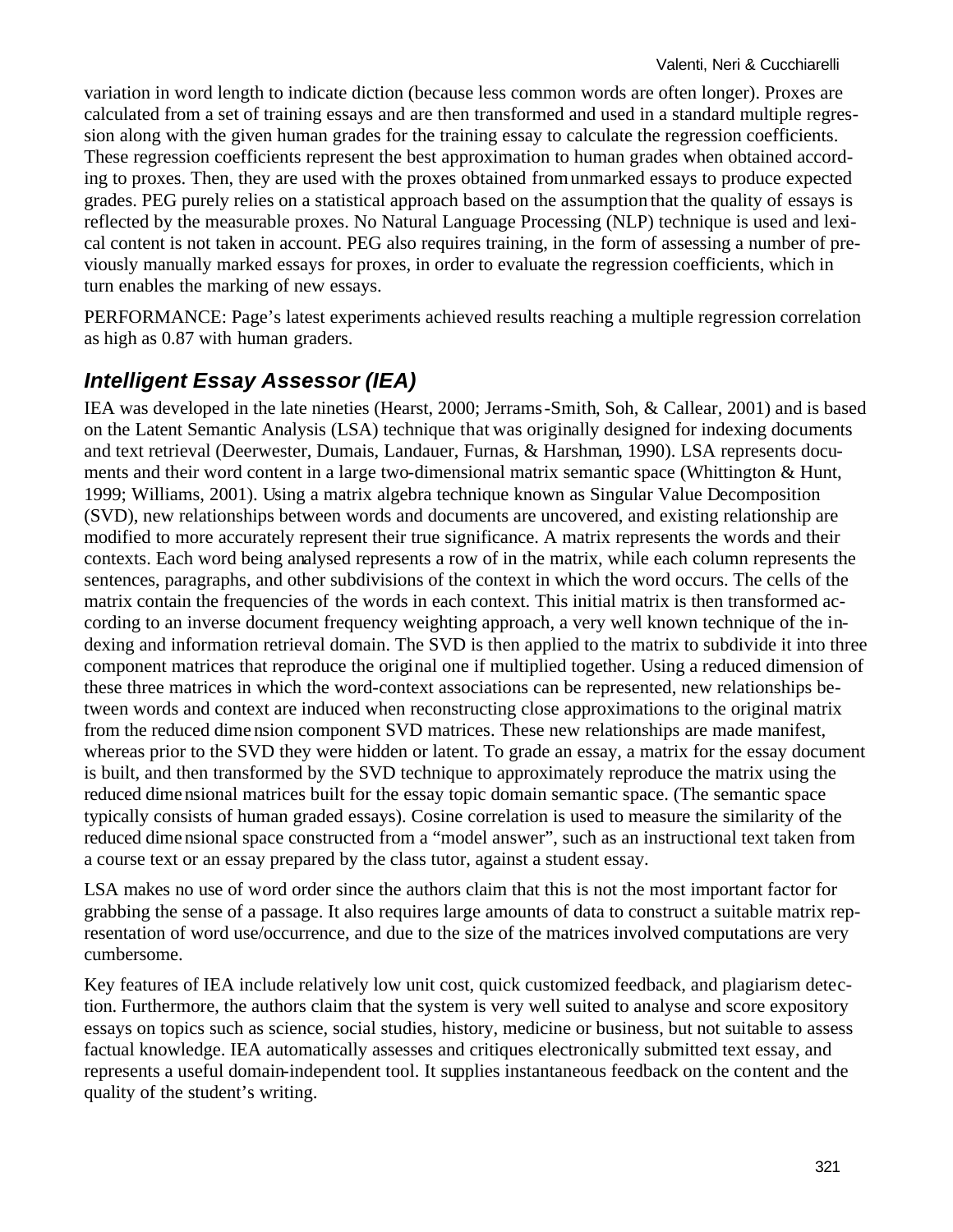PERFORMANCE: A test conducted on GMAT essays using the IEA system resulted in percentages for adjacent agreement with human graders between 85%-91%.

## *Educational Testing Service (ETS I)*

This system, developed by Burstein and Kaplan of the Educational Testing Service in early nineties, works only on a sentence fragment of between 15 and 20 words (Whittington & Hunt, 1999). The technique uses lexical-semantic techniques to build a scoring system, based on small data sets. It uses a domain-specific, concept-based lexicon and a concept grammar, both built from training data.

The training data essays are parsed by Microsoft Natural Language Processing (MsNLP) tool, any suffixes are removed by hand, and a list of stop words is also removed. This produces a lexicon. The list of words and terms in the lexicon remain constant whilst the features associated with each entry are modular, so can be replaced as necessary. Some manual classification is necessary, such as specification of some words as metonyms of each other and so on.

Grammar rules are then constructed, again manually, for each category of answer (each category should contain all the paraphrases for that possible answer) using syntactic parses of sentences from the training data along with the lexicon.

New essays are then parsed by the phrasal node extraction program that outputs the sentences' noun, verb, adjective, adverb and preposition phrases etc. The system does not make use of specific parts of speech at this stage so they are collapsed into a generic XP phrase type and the sentence, or what is left of it now, is checked for matches against the grammar and the lexicon. The XP phrase type is taken from X-bar syntax, which attempts to model common properties between the different syntactic components of noun, verb, adjective and preposition phrase etc. Instead of building a different grammar rule for each different type of phrase, X-bar syntax generalizes out to a single rule that applies universally to all.

The system involves lots of pre-processing and much of it is manual, although the authors argue that the cost, in time, is still worth the saving.

PERFORMANCE: The authors of the ETS I system claim an accuracy of 80% when marking the essay test set and 90% when marking both the training and test set, i.e. using the training the system on a set of essays and then including it in the test set for the marking part as well. The most common source for errors is due to gaps in the lexicon, i.e. to words not manually identified as metonyms.

In a second reported experiment, the authors adopted an augmented lexicon. Constructing this new lexicon involved examining the test set as well as training set to manually place metonyms. This achieved accuracy of 93% when marking on the test set and of 96% when marking both the training and test sets.

## *Electronic Essay Rater (E-Rater)*

E-Rater was developed by Burstein and others (Burstein, Kukich, Wolff, Chi, & Chodorow, 1998; Burstein, Leacock, & Swartz, 2001). E-Rater uses the MsNLP tool for parsing all sentences in the essay.

E-Rater uses a combination of statistical and NLP techniques to extract linguistic features from the essays to be graded. Essays are evaluated against a benchmark set of human graded essays. With E-Rater, an essay that stays on the topic of the question, has a strong, coherent and well-organized argument structure, and displays a variety of word use and syntactic structure will receive a score at the higher end of a six-point scale. E-Rater features include the analysis of the discourse structure, of the syntactic structure and of the vocabulary usage (domain analysis). E-Rater adopts a corpus-based approach to model building by using actual essay data to analyse the features of a sample of essay responses. The application is designed to identify features in the text that reflect writing qualities specified in human reader scoring criteria and is currently composed by five main independent modules. Three of the modules identify features that may be used as scoring guide criteria for the syntactic variety, the organization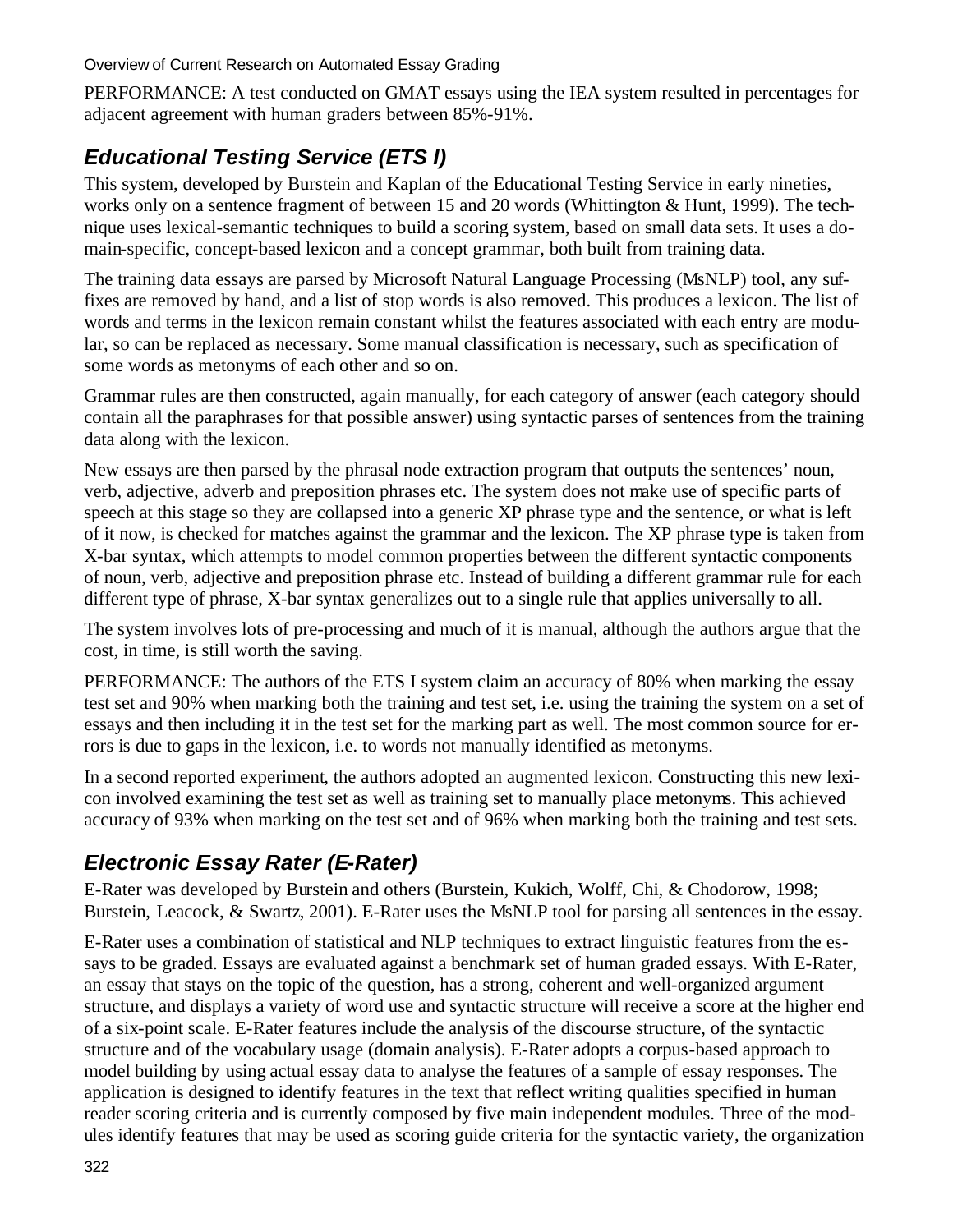of ideas and the vocabulary usage of an essay. A fourth independent module is used to select and weigh predictive features for essay scoring. Finally, the last module is used to compute the final score. E-Rater is currently embedded in Criterion a web-based real-time version of the system developed by ETS Technologies. A further feedback component with advisory features has been added to the system. The advisories are based on statistical measures and are completely independent from the score generated by E-Rater, thus providing additional feedback about qualities of writing related to topic and fluency only. E-Rater is trained on a collection of 270 essays that have been manually scored by trained human raters. E-Rater is far more complex and requires more training than many other available systems. Furthermore, no on-line demonstration and no downloadable trial version of E-Rater have been made available to the scientific community.

PERFORMANCE: Over 750000 GMAT essays have been scored, with agreement rates between human expert and system consistently above 97%. By comparing human and E-Rater grades across 15 test questions, the empirical results range from 87% to 94%.

## *Conceptual Rater (C-Rater)*

C-rater is a NLP based prototype aimed at the assessment of short answers related to content-based questions such as those that may appear in a textbook's chapter review section (Burstein et al., 2001). Crater adopts many of the some natural language processing tools and techniques developed for E-Rater, even if the two systems differ in many important ways.

E-Rater assigns a score for writing skills rather than for specific-content while C-rater is aimed to score a response as being either correct or incorrect. This goal is achieved by evaluating whether a response contains information related to specific domain concepts; if the response expresses these concepts it is rated as correct, otherwise it is rated as incorrect without any regard to writing skills.

Moreover, E-Rater provides grades that are partly based on the rhetorical structure of an essay while Crater needs to identify specific content. It generates a fine-grained analysis of the logical relations between the syntactic components of each sentence appearing in the response. C-rater does not require a large collection of graded answers for training. Instead, it uses the single correct answer that is found in an instructor's guide or answer key, because it is believed unrealistic to require extensive data collection for the purpose of grading relatively low stakes quizzes, especially given that a set of short questions is often provided at the end of chapters in a textbook.

PERFORMANCE: C-Rater achieved over 80% agreement with the score assigned by an instructor.

## *Bayesian Essay Test Scoring sYstem (BETSY)*

BETSY is a program that classifies text based on trained material and is being developed by Lawrence M. Rudner at the College Park of the University of Maryland with funds from the U.S. Department of Education (http://ericae.net/betsy).

According to Rudner and Liang (2002) the goal of the system is to determine the most likely classification of an essay into a four point nominal scale (e.g. extensive, essential, partial, unsatisfactory) using a large set of features including both content and style specific issues. The underlying models for text classification adopted are the Multivariate Bernoulli Model (MBM) and the Bernoulli Model (BM). With the MBM each essay is viewed as a special case of all the calibrated features, and the probability of each score for a given essay is computed as the product of the probabilities of the features contained in the essay. With the BM the conditional probability of presence of each feature is estimated by the proportion of essays within each category that contain the feature. This model can require a long time to compute since every term in the vocabulary needs to be examined. Both the Bernoulli Model and the Multivariate Bernoulli Model are considered naive Bayes models because they assume conditional independence.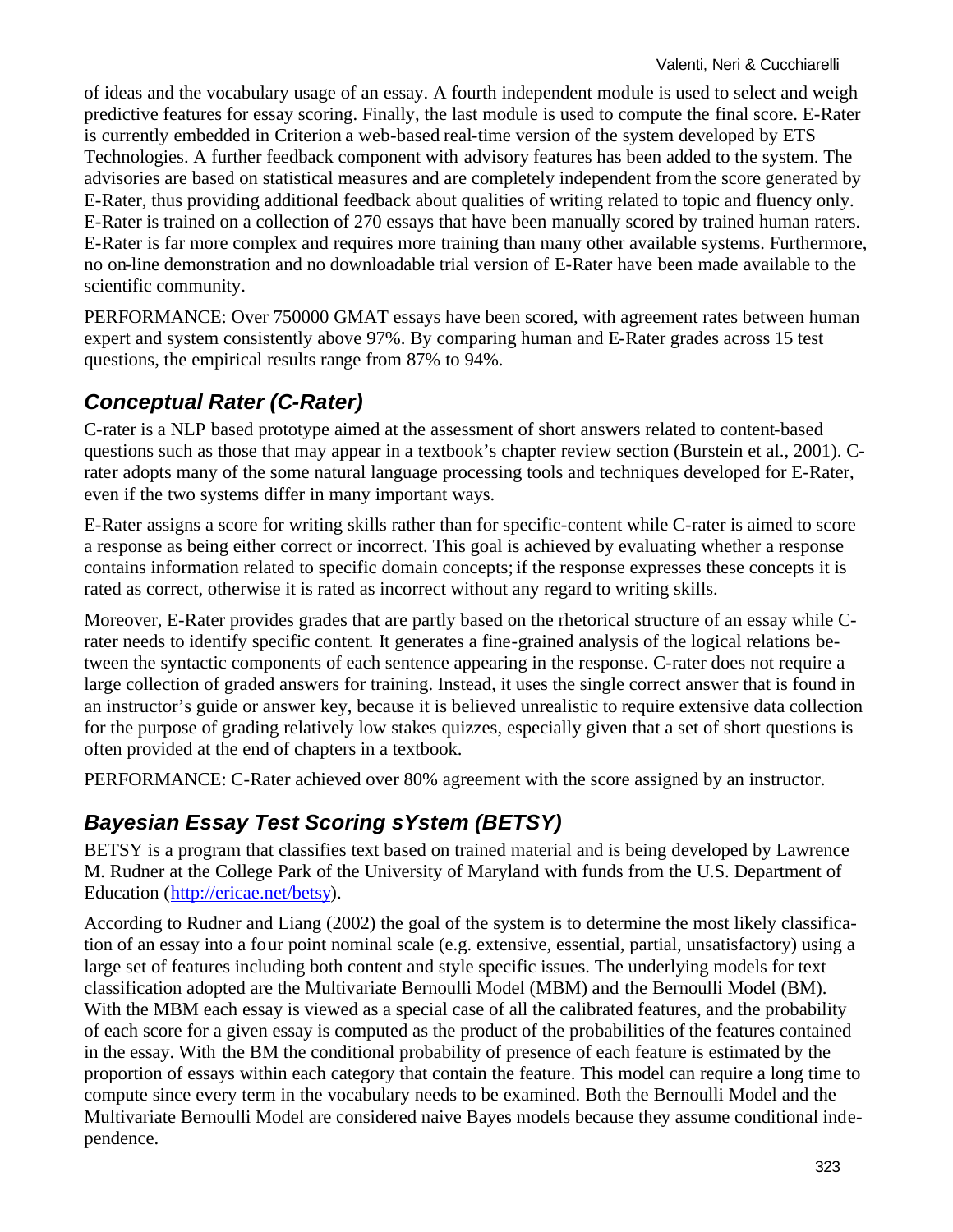According to its authors BETSY relies on an approach that may incorporate the best features of PEG, LSA (Landauer, Foltz, & Laham, 1998) and E-rater "plus it has several crucial advantages of its own. It can be employed on short essays, is simple to implement, can be applied to a wide range of content areas, can be used to yield diagnostic results, can be adapted to yield classification on multiple skills, and is easy to explain to non statisticians" (Rudner & Liang, 2002).

BETSY is a Windows-based program written in Power Basic, and is computationally intensive. Moreover, BETSY is the only software in the field that ma y be freely downloadable and useable.

PERFORMANCE: Rudner and Liang (2002) report about two text classification models that were calibrated using 462 essays with two score points. The calibrated systems were then applied to 80 new prescored essays, with 40 essays in each score group. An accuracy of over 80% was achieved with the described dataset.

### *Intelligent Essay Marking Systems (IEMS)*

IEMS is based on the Pattern Indexing Neural Network (the Indextron) developed at NGEE ANN Polytechnic (Ming, Mikhailov, & Kuan, 2000). The system can be used both as an assessment tools and for diagnostic and tutoring purposes in many content-based subjects.

Students can be given immediate feedback and can learn where and why they had done well or not made the grade. Thus it can be embedded in an intelligent tutoring system that will help students to write better by grading papers fast and providing the feedback quickly. The essay grading is based on qualitative type of questions rather than numerical type. Indextron is defined as a specific clusterisation algorithm. In itself, such an algorithm is not a neural network. However, the clusterisation algorithm can be implemented as a neural network. The Indextron-based neural network attempts to overcome a slow, nonincremental training, which is typical of traditional Artificial Neural Networks.

PERFORMANCE: According to Ming et al. (2000) an experiment involving the evaluation of the essays produced by 85 students doing a module on Project Report Writing and coming from six classes of third-year Mechanical Engineering, obtained a correlation of 0.8.

#### *Automark*

Automark is a software system developed in pursuit of robust computerized marking of free-text answer to open-ended questions (Mitchell, Russel, Broomhead, & Aldridge 2002). Automark employs NLP techniques to mark open-ended responses. This software has been under development for almost three years, and has been employed in a commercial e-Learning product for the last months (ExamOnline as cited in Mitchell et al., 2002). Computer Assisted Assessment procedures based on Automark are currently being developed at a number of higher education establishments, including Brunel University where an online Java test for first year engineering student is under developed. The system incorporates a number of processing modules specifically aimed at providing robust marking in the face of errors in spelling, typing, syntax and semantics. Automark looks for specific content within free-text answers, the content being specified in the form of a number of marking scheme templates. Each template represents one form of a valid or a specifically invalid answer. Development of the templates in the computerized marking scheme is an offline process, achieved through a custom-written system configuration interface. The representation of the templates is robust enough to cope with multiple variations of the input text.

The marking process progresses through a number of stages. First, the incoming text is pre-processed to standardise the input in terms of punctuation and spelling. Then, a sentence analyser identifies the main syntactic constituents of the text and how they are related. The pattern-matching module searches for matches between the marking scheme templates and the syntactic constituents of the student text. Finally, the feedback module processes the result of the pattern match. Feedback is typically provided as a mark, but more specific feedback is claimed to be possible.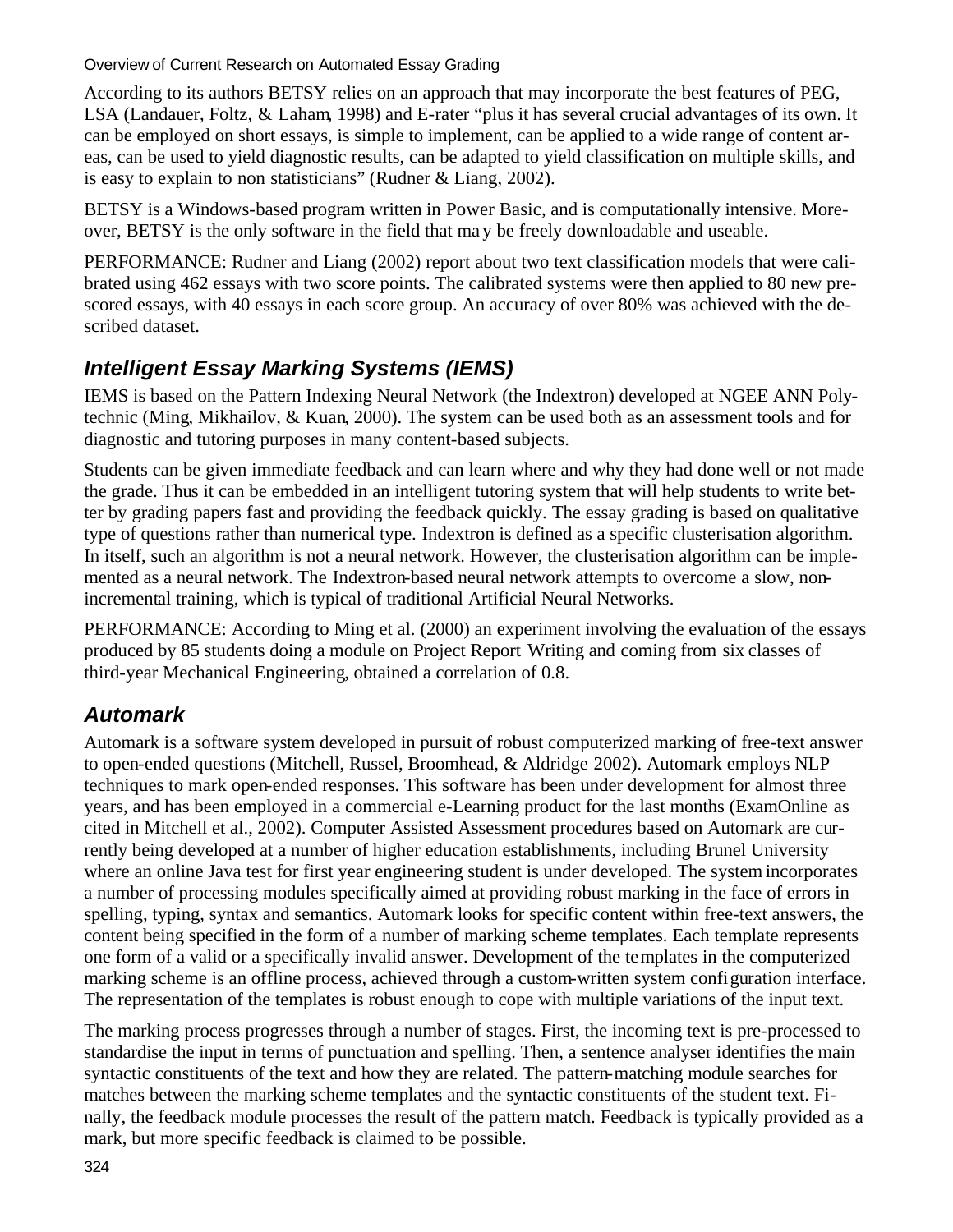PERFORMANCE: Automark has been tested on National Curriculum Assessment of Science for eleven years old pupils. The form of response was: single word generation, single value generation, generation of a short explanatory sentence, description of a pattern in data. The correlation achieved ranged between 93% and 96%.

### *Schema Extract Analyse and Report (SEAR)*

SEAR is a software system developed by Christie (1999) as a result of his PhD research work. According to Christie, the automated grading of essays requires the assessment both of style and content (where appropriate). Thus, the system provides an expandable, flexible method for the automated marking of the essay content and provides a method for the automated marking of the essay style too.

The methodology adopted to assess style is based on a set of common metrics, and requires some initial calibration. In essence the computer-based marking of the style is based on pre-determining what would be candidate metrics, use a subset of essays as training set and mark them manually. Then a process of calibration is started by adjusting the weight of each metric until an acceptable agreement between human and computer marking is achieved, processing the whole essay set.

For content assessment only those essay that are technical are candidates for this type of marking (they lead to a bounded spectrum of content) are taken into consideration.

For SEAR the content schema is prepared once and is revised fairly quickly and easily. Further, the SEAR content schema requires neither 'training' nor 'calibration', although the usual practice of taking a sample to verify the method would be recommended. The schema is held as a simple data structure. Two measures have been devised to aid the automated marking process: usage and coverage. The former aimed to measure how much of each essay is used, while the latter measures of how much of the essay schema is used by the essay under examination. Both measures were devised to envision the relationship between each essay and the schema.

PERFORMANCE: SEAR is still a work in progress. At this point, no performance indicators are available yet.

#### *Paperless School free-text Marking Engine (PS-ME)*

PS-ME is designed as an integrated component of a Web-based Learning Management System (Mason & Grove-Stephenson, 2002) and is still under development. Due to its processing requirements, the PS-ME does not grade essays in real-time.

This system applies NLP techniques to assess student essays in order to reveal their level of competencies as for knowledge, understanding and evaluation. The student essay is submitted to the server, together with information about the task in order to identify the correct master texts for comparison. Each task is defined via a number of master texts that are relevant to the question to be answered. An interesting issue is raised by the existence of 'negative' master texts containing a set of false statement composed using typical student mistakes and misconception. The essay to be rated is compared against each relevant master text to derive a number of parameters reflecting the knowledge and understanding exhibited by the student. The ability to evaluate parameter is calculated through a linguistic analysis as described above. When multiple master texts are involved in the comparison, each result from an individual comparison gets a weighting, which could be negative in the case of a master text containing common misconceptions. The weights are derived during the initial training phase.

The individual parameters computed during the analysis phase are then combined in a numerical expression to yield the assignment's grade (typically a National Curriculum grade or a GCSE level). The parameters are also used to select specific comments from a comment bank relevant to the task. With a fine-grained set-up it is possible to provide the student with formative feedback regarding his/hers per-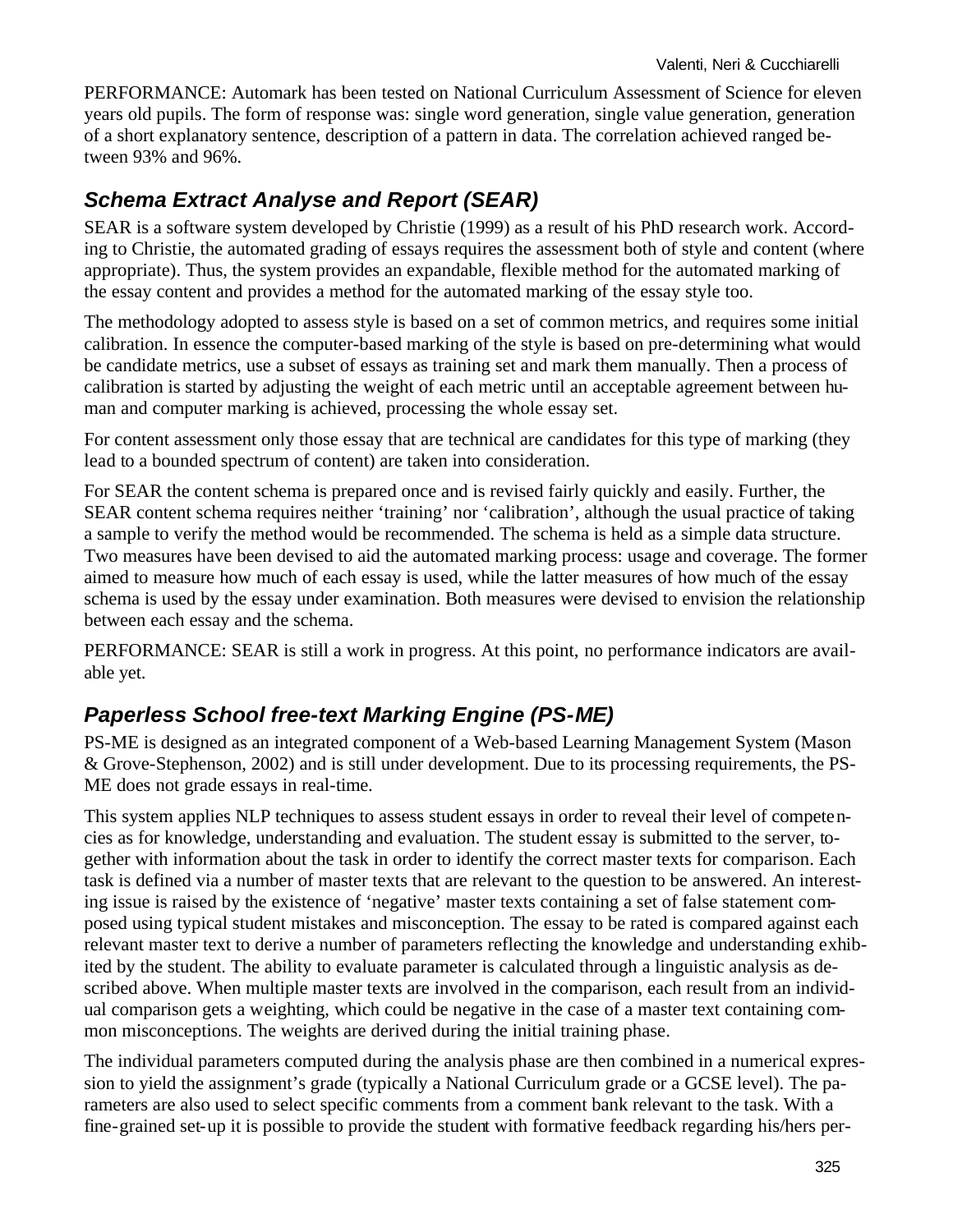formance in different areas within a given subject. The output from the marking process is then passed back to the client for presentation to the teacher. This includes details on sections of essay that are particularly good or bad in relation to the knowledge, understanding and evaluation factors.

The process of setting up the auto marker for a particular task is very straightforward: select master text, from a number of sources such as textbooks, encyclopedias or relevant websites (the system is highly tolerant of duplication of content between master texts, but can lose accuracy if the master texts use extremely complex grammar); have a sample hand-marked (can be as few as 30, this needs to be done once only per task, in order to derive the right weightings for the parameter values computed by the marking system); run the same sample through the marker and perform regression analysis, which tries to get a best fit between the grades given by the marker and those resulting from the combination of the parameters; upload the resulting data to the server.

PERFORMANCE: The PS-ME is still a work in progress. Thus, no performance indicators are available yet.

## **Research Issues**

In 1996, Page introduced a distinction between grading essays for content and for style, where the former refers loosely to what an essay says, while the latter to "syntax and mechanics and diction and other aspects of the way it is said" (Page, 1996). Some of the systems discussed in this paper evaluate essays primarily either for content (IEA, ETS I, C-Rater) or for style (PEG). Finally, some of the systems evaluate essays taking in account both aspects (BETSY, SEAR, Automark, PS-ME).

Another dimension that may be used to classify automated essay marking systems depends on the approach adopted for assessing style and/or content.

According to Page, the intrinsic variables of interest for grading the style of essays, i.e. fluency, diction, grammar and punctuation, cannot be measured directly but can be evaluated through possible correlates (proxes). For example, fluency "was correlated with the prox of the number of words" (Page, 1994).

Therefore, automated essay marking platforms may be classified according to the approach adopted for measuring content and style. We will adopt the term "Rating Simulation" for systems measuring intrinsic variables of interest either for content or style through proxes, and "Master Analysis" for systems measuring the actual dimensions (Williams, 2001).

The two coordinates discussed above have been summarized in Table 1.

|                | <b>Rating Simulation</b>         | <b>Master Analysis</b>                             |
|----------------|----------------------------------|----------------------------------------------------|
| <b>Content</b> | IEA, BETSY, IEMS,<br><b>SEAR</b> | ETS I, E-Rater, C-Rater, Automark,<br><b>PS-ME</b> |
| <b>Style</b>   | PEG, BETSY, IEMS,<br><b>SEAR</b> | E-Rater, Automark, PS-ME                           |

Table 1 - Automated essay grading systems' classification

Thus, for instance IEA grades essays for content adopting proxes, while PEG uses proxes for assessing style issues of essays. Therefore, the two systems have been put in the first row of Table 1. Whenever a system grades essays both for style and content is inserted in both columns of the table (as f.i. BETSY, IEMS, SEAR, E-RATER, Automark and PS-ME). A first conclusion that can be drawn from Table 1 is that most of the late systems developed are aimed to grade essays both for style and for content.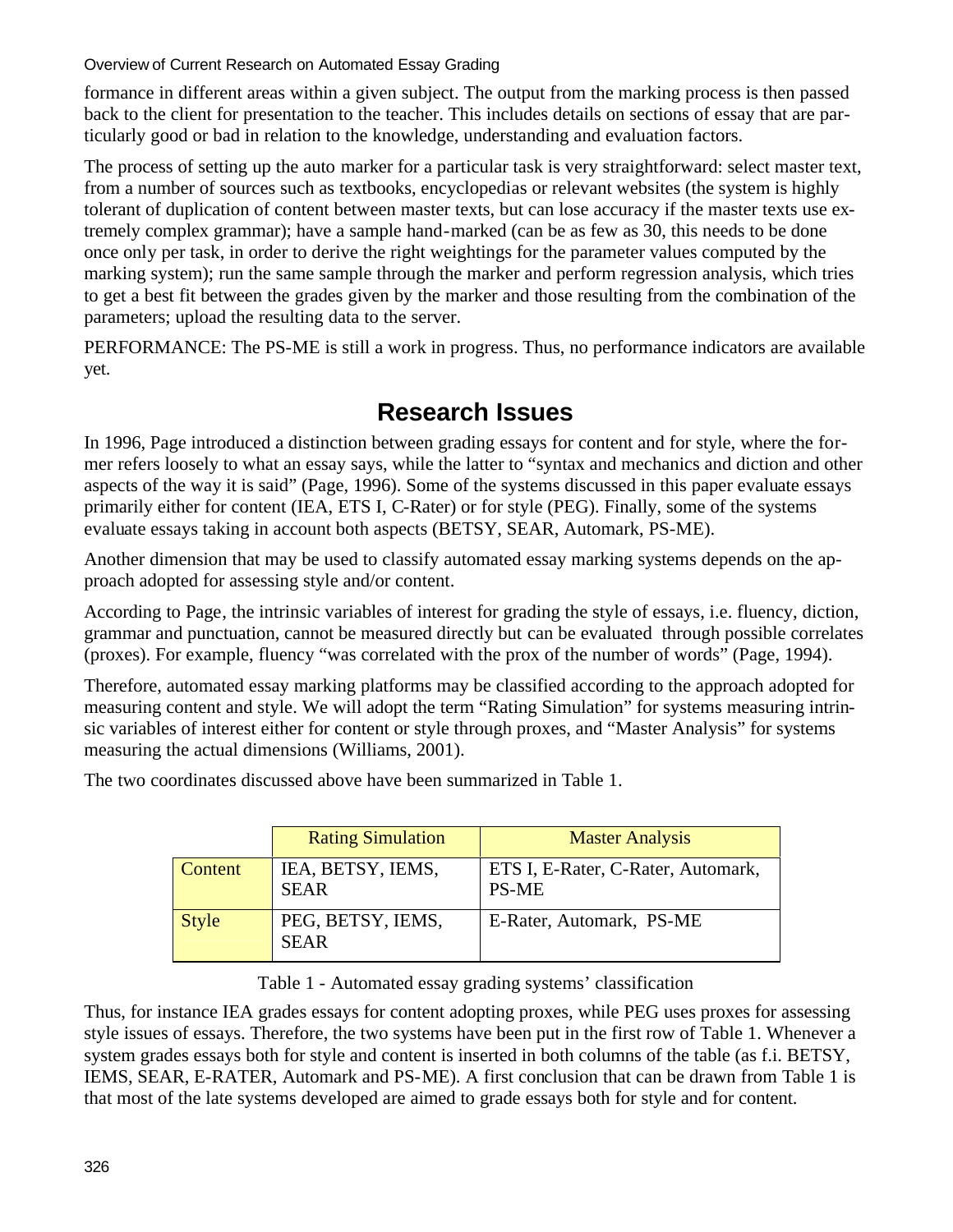The most common problems encountered in the research on automated essay grading are the absence both of a good standard to calibrate human marks and of a clear set of rules for selecting master texts. The issue is made clear by Table 2, which lists all the platforms described in the paper, along with the underlying model, the claimed performance and the test bed adopted.

As a first remark, it must be noted that seven out of ten systems are based on the use of Natural Language Processing tools, which in some cases are complemented with statistical based approaches. This seems an interesting point for researchers interested in the development of new tools for automated essay grading.

As it appears immediately from Table 2, three different criteria have been reported to measure the performances of the systems: accuracy of the results (ACC), multiple regression correlation (CORR) and percentage of agreement between grades produced by the systems and grades assigned by human expert (AGREEM). A first conclusion that could be raised is that in order to really compare the performance of the systems some sort of unified measure should be defined.

Four recognizable sources of error in the computerized marking have been identified by most authors: failure to correctly identify misspelled or incorrectly used words, failure to properly analyze the sentence structure, failure to identify an incorrect qualification, omission of a mark scheme template. What is unclear is how the systems based on statistical approaches could face these issues. However, "the problem of incorrect qualification requires some innovative thinking" (Christie, 2002). According to Hearst (2000), pronoun and other co reference resolution tools are essential because anaphora abound in students' free-form responses. Therefore, the described drawbacks can be reduced through improvements in the sentence analyzers, spell checkers and semantic processors: thus, adopting NLP technologies should allow most of these issues to be solved.

| <b>System</b> | Technique               | Performance |             |               | <b>Test Bed</b>                                     |
|---------------|-------------------------|-------------|-------------|---------------|-----------------------------------------------------|
|               |                         | <b>ACC</b>  | <b>CORR</b> | <b>AGREEM</b> |                                                     |
| <b>PEG</b>    | Statistical             |             | 87          |               |                                                     |
| <b>IEA</b>    | Algebra/NLP             |             |             | 85-91         | <b>GMAT</b> essay                                   |
| ETS I         | <b>NLP</b>              | 93-96       |             |               |                                                     |
| E-Rater       | Statistical/NLP         |             |             | 87-94         | <b>GMAT</b> essay                                   |
| C-Rater       | <b>NLP</b>              |             |             | 80            |                                                     |
| <b>BETSY</b>  | Bayesian Text Classifi- | 80          |             |               | 462 essays for training                             |
|               | cation/Statistical      |             |             |               | 80 essays as dataset                                |
| <b>IEMS</b>   | Indextron               |             | 80          |               | Essays from 85 stu-<br>dents                        |
| Automark      | <b>NLP</b>              |             | 93-96       |               | <b>National Curriculum</b><br>Assessment of science |
| <b>SEAR</b>   | <b>NLP</b>              |             |             |               |                                                     |
| <b>PS-ME</b>  | <b>NLP</b>              |             |             |               |                                                     |

The current research in automated text categorization field may provide useful results.

Table 2 – A comparison of the systems described in section 2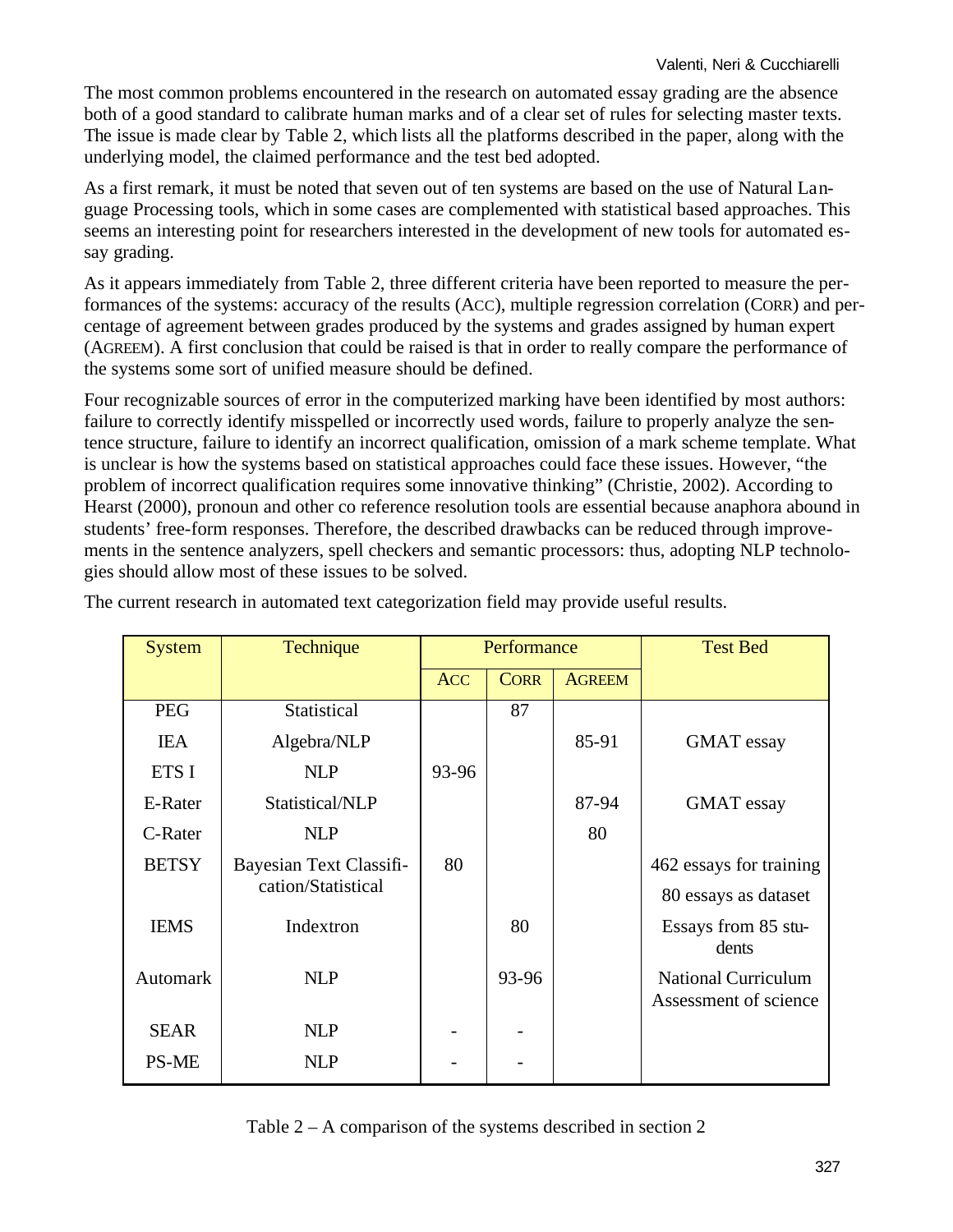Text categorization is the problem of assigning predefined categories to free text document. The idea of automated essay grading based on text categorization techniques, text complexity features and linear regression methods was first explored by Larkey (1998). The underlying idea of this approach relies on training of binary classifiers to distinguish "good" from "bad" essays and on using the scores produced by the classifiers to rank essays and assign grades to them. Several standard text categorization techniques are used to fulfill this goal: first, independent Bayesian classifiers allow assigning probabilities to documents estimating the likelihood that they belong to specific classes; then, an analysis of the occurrence of certain words in the documents is carried out and a k-nearest neighbor technique is used to find those essays closest to a sample of human graded essays; finally, eleven text complexity features are used to assess the style of the essays. Larkey conducted a number of regression trials, using different combinations of components. She also used a number of essay sets, including essays on social studies, where content was the primary interest and essay on general opinion where style was the main criteria for assessment.

A growing number of statistical learning methods have been applied to solve the problem of automated text categorization in the last few years, including regression models, nearest neighbor classifiers, Bayes belief networks, decision trees, rule learning algorithms, neural networks and inductive learning systems (Ying, 1997). This growing number of available methods is raising the need for cross method evaluation. In fact, the performance of a classifier strongly depends on the choice of data used for evaluation. Thus, comparing categorization methods without analyzing collection differences, and drawing conclusions based on the results of flawed experiments raise questions about the validity of some published evaluations. These problems need to be addressed to clarify the confusion among researchers and to prevent the repetition of similar mistakes. Integrating results from different evaluations into a global comparison by evaluating one or more baseline classifiers on multiple collections, by generating the performance of other classifiers using a common baseline classifier, and by analyzing collection biases based on variation of several baseline classifiers, has been shown to be possible by Yang (1998).

But the most relevant problem in the field of automated essay grading is the difficulty of obtaining a large corpus of essays (Christie, 2003; Larkey, 2003) each with its own grade on which experts agree. Such a collection, along with the definition of common performance evaluation criteria, could be used as a test bed for a homogeneous comparison of different automated grading systems. Moreover, these text sources can be used to apply to automated essay grading the machine learning algorithms well known in NLP research field, which consist of two steps: a training phase, in which the grading rules are acquired using various algorithms, and a testing phase, in which the rules gathered in the first step are used to determine the most probable grade for a particular essay. The weakness of these methods is the lack of a widely available collection of documents, because their performances are strongly affected by the size of the collection (Cucchiarelli, Faggioli, & Velardi, 2000). A larger set of documents will enable the acquisition of a larger set of rules during the training phase, thus a higher accuracy in grading.

Thus our research will be focused on the identification of a set of parameters that may be used to rate the performances of the automated essay grading systems in an unambiguous way; at the same time, we will try to promote the discussion among the researchers in the field, for the creation of a very large corpus of essays that may become a reference for everyone interested in automated essay grading.

#### **References**

- Bloom, B.S. (1956). Taxonomy of educational objectives: The classification of educational goals. *Handbook I, Cognitive domain.* New York, Toronto: Longmans, Green.
- Burstein, J., Kukich, K., Wolff, S., Chi, L., & Chodorow M. (1998). Enriching automated essay scoring using discourse marking. *Proceedings of the Workshop on Discourse Relations and Discourse Marking, Annual Meeting of the Association of Computational Linguistics, Montreal, Canada*.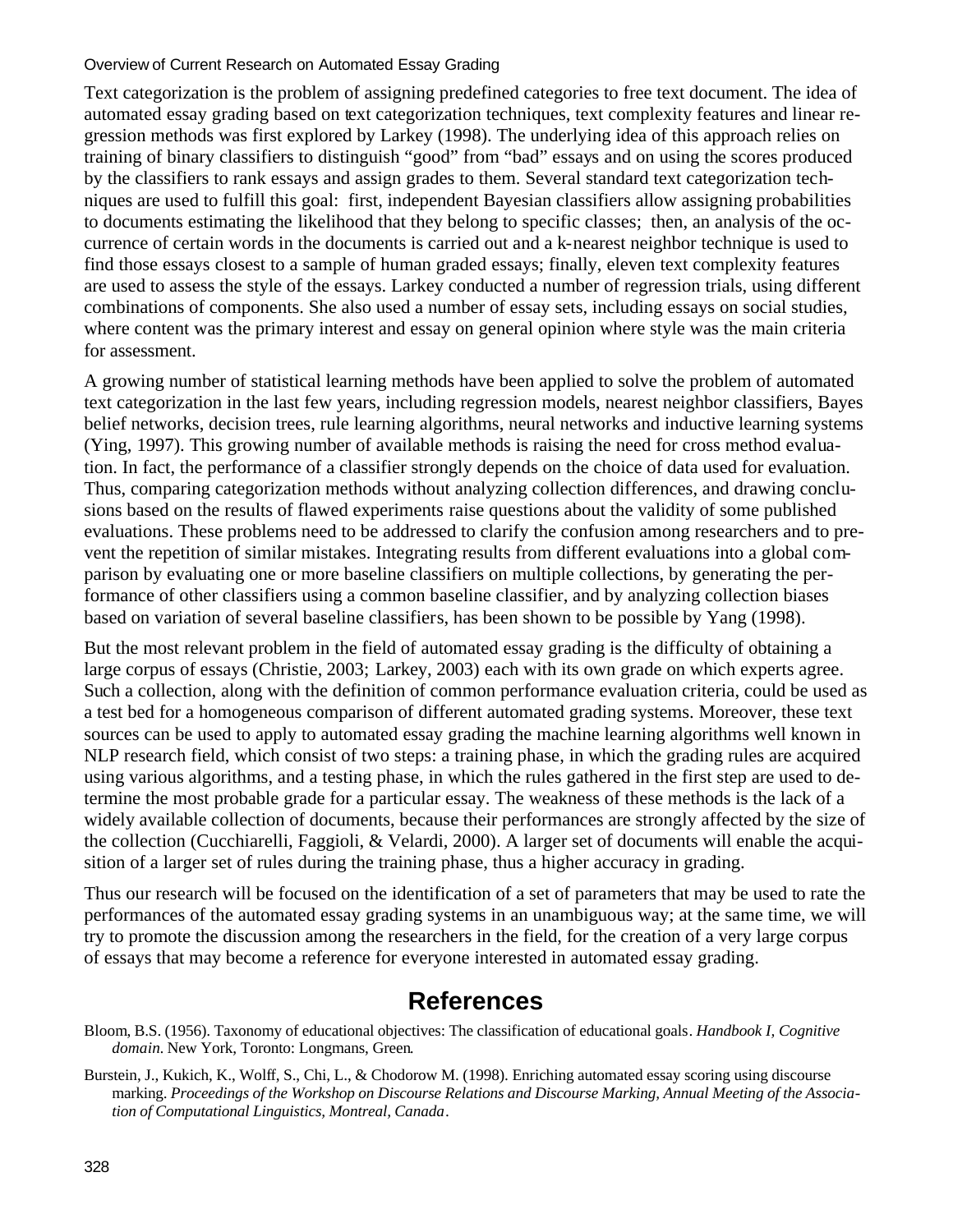- Burstein, J., Leacock, C., & Swartz, R. (2001). Automated evaluation of essay and short answers. In M. Danson (Ed.), *Proceedings of the Sixth International Computer Assisted Assessment Conference*, Loughborough University, Loughborough, UK.
- Christie, J. R. (1999). Automated essay marking-for both style and content. In M. Danson (Ed.), *Proceedings of the Third Annual Computer Assisted Assessment Conference*, Loughborough University, Loughborough, UK.
- Christie, J. R. (2003). Email communication with author. 14th April.
- Cucchiarelli, A., Faggioli, E., & Velardi, P. (2000). Will very large corpora play for semantic disambiguation the role that massive computing power is playing for other AI-hard problems? *2nd. Conference on Language Resources and Evaluation (LREC), Athens, Greece*.
- Deerwester, S. C., Dumais, S. T., Landauer, T. K., Furnas, G. W., & Harshman R. A. (1990). Indexing by latent semantic analysis. *Journal of the American Society for Information Science, 41*(6), 391-407.
- de Oliveira, P.C.F., Ahmad, K., & Gillam, L. (2002). A financial news summarization system based on lexical cohesion. *Proceedings of the International Conference on Terminology and Knowledge Engineering, Nancy, France.*
- Grondlund, N. E. (1985). *Measurement and evaluation in teaching*. New York: Macmillan.
- Hearst, M. (2000). The debate on automated essay grading. *IEEE Intelligent Systems, 15*(5), 22-37, IEEE CS Press.
- Honan, W. (1999, January 27). High tech comes to the classroom: Machines that grade essay. *New York Times*.
- Jerrams-Smith, J., Soh, V., & Callear D. (2001). Bridging gaps in computerized assessment of texts. *Proceedings of the International Conference on Advanced Learning Technologies, 139-140,* IEEE.
- Laham, D. & Foltz, P. W. (2000). The intelligent essay assessor. In T.K. Landauer (Ed.), *IEEE Intelligent Systems, 2000*.
- Landauer, T. K., Foltz, P. W., & Laham D. (1998). An introduction to latent semantic analysis. *Discourse Processes, 25*. Retreived from http://lsa.colorado.edu/papers/dp1.LSAintro.pdf
- Larkey, L. S. (1998). Automatic essay grading using text categorization techniques. In *Proceedings of the 21st ACM/SIGIR (SIGIR-98), 90-96*. ACM.
- Larkey, L. S. (2003). Email communication with author. 15th April.
- Mason, O. & Grove-Stephenson, I. (2002). Automated free text marking with paperless school. In M. Danson (Ed.), *Proceedings of the Sixth International Computer Assisted Assessment Conference*, Loughborough University, Loughborough, UK.
- Ming, P.Y., Mikhailov, A.A., & Kuan, T.L. (2000). Intelligent essay marking system. In C. Cheers (Ed.), *Learners Together, Feb. 2000*, NgeeANN Polytechnic, Singapore. http://ipdweb.np.edu.sg/lt/feb00/intelligent\_essay\_marking.pdf
- Mitchell, T., Russel, T., Broomhead, P., & Aldridge N. (2002). Towards robust computerized marking of free-text responses. In M. Danson (Ed.), *Proceedings of the Sixth International Computer Assisted Assessment Conference*, Loughboroug University, Loughborouh, UK.
- Page, E.B. (1996). Grading essay by computer: Why the controversy? Handout for *NCME Invited Symposium*.
- Page, E.B. (1994). New computer grading of student prose, using modern concepts and software. *Journal of Experimental Education, 62*(2), 127-142.
- Palmer, J., Williams, R., & Dreher H. (2002). Automated essay grading system applied to a first year university subject- How can we do it better. *Proceedings of the Informing Science and IT Education (InSITE) Conference, Cork, Ireland*, 1221- 1229.
- Rudner, L.M. & Liang, T. (2002). Automated essay scoring using Bayes' Theorem. *The Journal of Technology, Learning and Assessment, 1*(2)*,* 3-21.
- Thompson, C. (2001). Can computers understand the meaning of words? Maybe, in the new of latent semantic analysis. *ROB Magazine*. Retrieved from http://www.vector7.com/client\_sites/ROB\_preview/html/thompson.html
- Valenti, S., Cucchiarelli, A., & Panti M. (2000). Web based assessment of student learning. In A. Aggarwal (Ed.), *Web-based Learning & Teaching Technologies, Opportunities and Challenges*, 175-197. Idea Group Publishing.
- Valenti, S., Cucchiarelli, A., & Panti, M. (2002). Computer based assessment systems evaluation via the ISO9126 quality model. *Journal of Information Technology Education, 1* (3), 157-175.